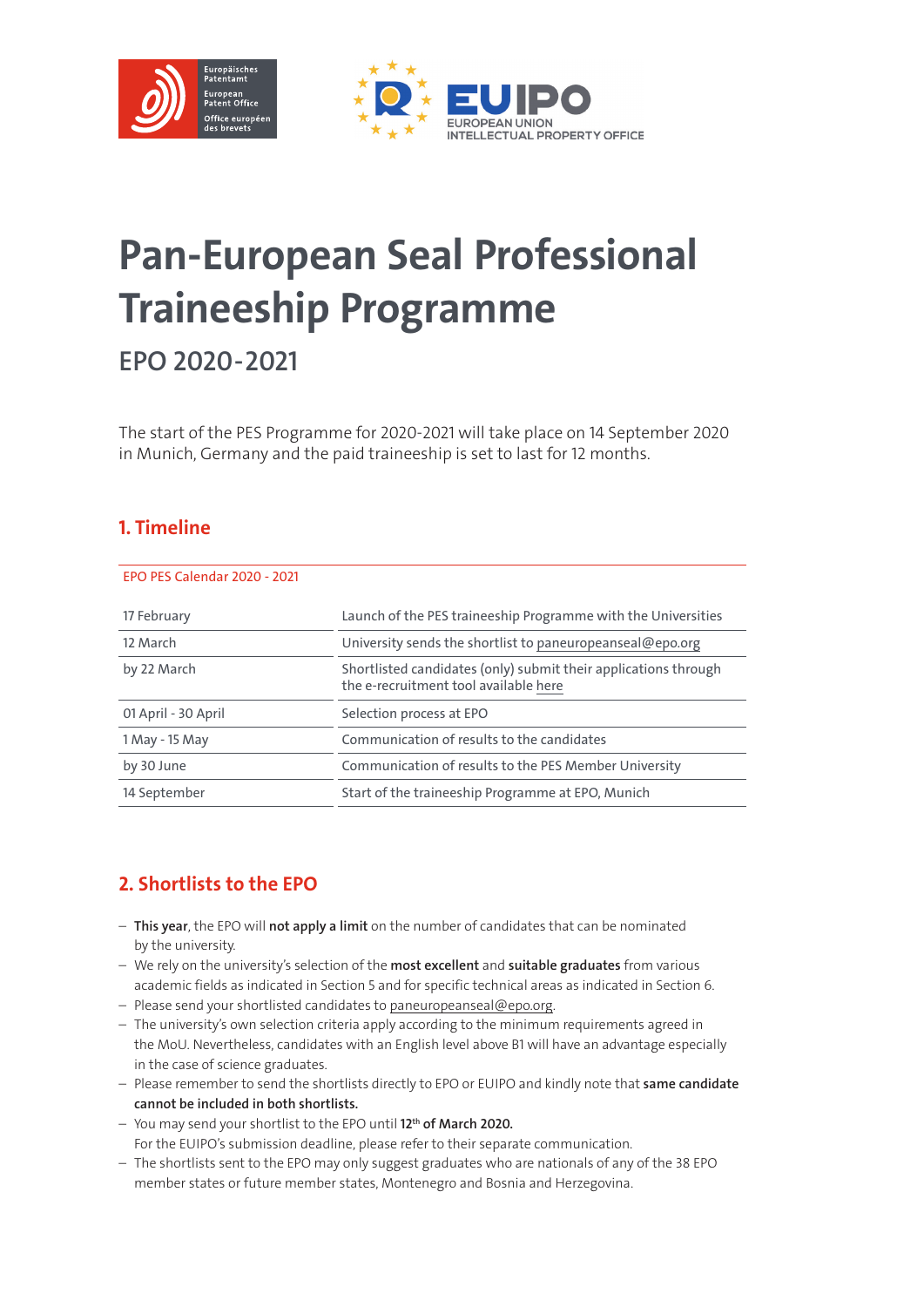#### 3. Criteria for eligible candidates

- Have obtained a full undergraduate/master degree or its equivalent no later than two years prior to the date of the application, or be currently enrolled in PhD studies;
- Have completed the indicated EPO e-learning courses in Section 3, point 4;
- Have knowledge of one of EPO's three working languages (German, English or French) at a minimum level of B1 following the Common European Framework of Reference for languages.

## 4. Submission of applications by the candidates

Shortlisted candidates are to submit their application online in order to be considered for the traineeship.

The application shall contain:

- 1. A motivation letter to apply for an EPO traineeship including the preferred business area;
- 2. Updated curriculum vitae;
- 3. Degree/Master diploma which can be replaced by a provisional assertation, until the final diploma is issued.

Upon start of traineeship:

- 1. Certificate(s) of completion of the e-learning course(s) as required depending on the [graduate's profile](https://jobs.epo.org/content/PanEuropeanSeal/?locale=en_GB) (science and engineering or all other academic areas):
	- a) [Introduction to the European patent system](https://e-courses.epo.org/enrol/index.php?id=70) (mandatory for all graduates)
	- b) [Using CPC](https://e-courses.epo.org/enrol/index.php?id=90) (mandatory for science and engineering graduates only)
	- c) [The EPO as PCT authority](https://e-courses.epo.org/enrol/index.php?id=71) (mandatory for all graduates)

## 5. EPO selection procedure

- As of 1st of April 2020, the EPO will start evaluating the applications submitted online by the candidates based on the shortlists provided by the universities.
- Only online applications of candidates included in the shortlists will be considered.
- The EPO reserves the right to select the candidates from the shortlist according to the profile of the applications and the Office's business needs. For the 2020 – 2021 traineeship, there are more than 90 vacancies offered in the following areas:
	- 1. Science & Engineering 50%
	- 2. Business Administration 20%
	- 3. Law (including Patent Law) 15%
	- 4. Economics & Finance 10%
	- 5. International Relations & Communication 5%
- Suitable candidates will be invited to a phone/Skype interview during April 2020.
- The number of selected candidates will be established by the EPO taking into consideration the its current business needs.
- The Universities/educational institutions will be informed about the outcome of the procedure and on the selected candidates by the end of June 2020.
- The financial support for the traineeship at the EPO will amount to 2 000 Eur per month (gross). This amount is subject to local taxes and social contributions (deduction approx. 20%).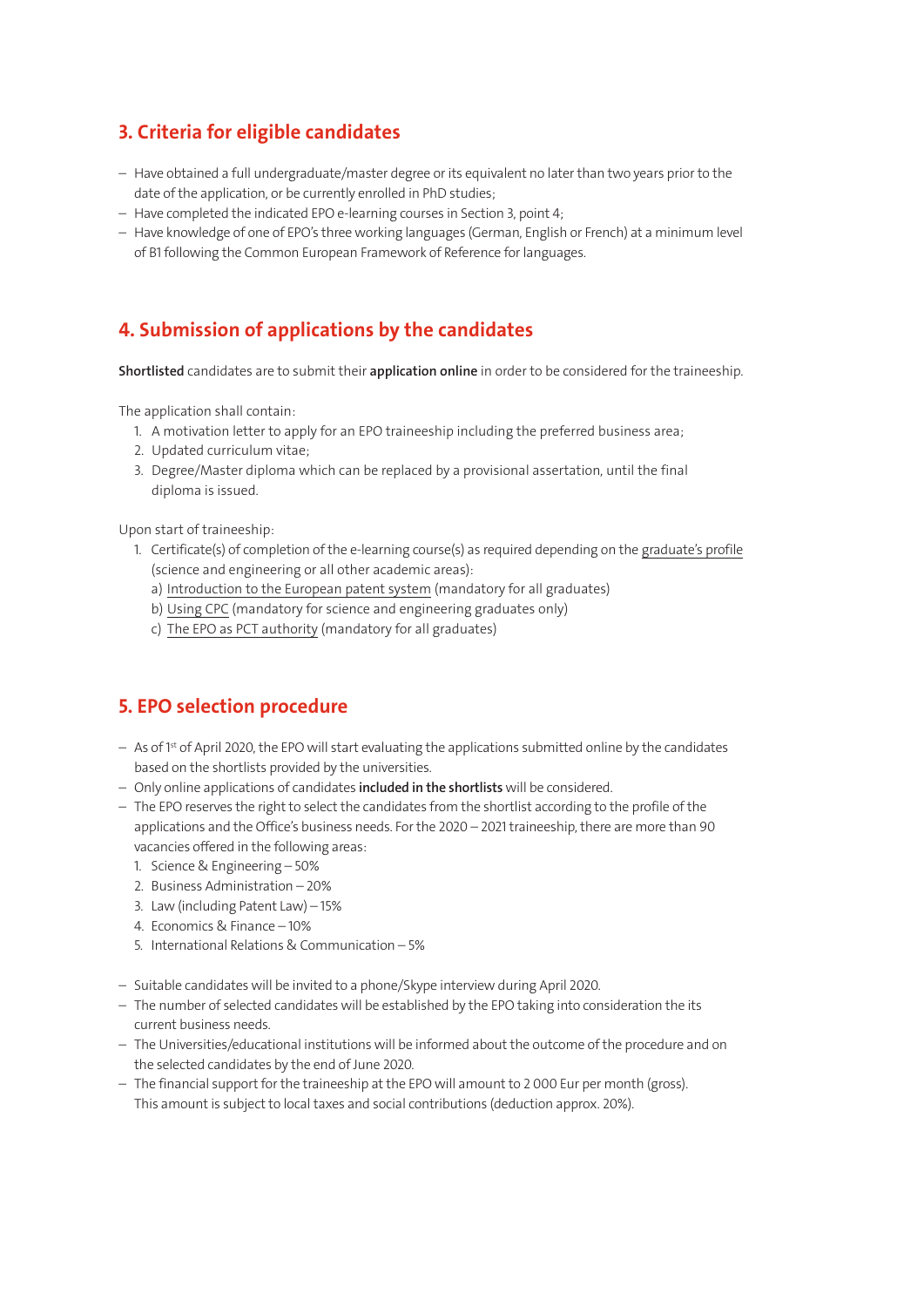## 6. Technical areas of interest for the 2020-2021 PES Traineeship Programme

The EPO is looking for bright scientists and engineers with solid academic background in the following technical areas and in all aspects of chemical engineering, organic chemistry, pharmacy, biotechnology, mechanical, electrical electronic engineering, telecommunications and computer sciences.

#### Science and Engineering - Patent Granting

#### Mobility and Mechatronics

- Machine tools with electronic circuitry
- Thermo-technical systems
- Construction components, fluids, thermodynamics
- Sensors (electrical, magnetic, optical)
- Measuring & testing instruments
- Machine design & assembly (household appliances)
- Metal works (processing wire, forging and pressing)

#### Healthcare, Biotechnology and Chemistry

- Polymer chemistry, inkjet compositions for 3D-printing
- Ceramic & glass materials, chemical processing
- Food technology
- Organic chemistry, pharmaceutical compositions (cosmetics & galenics)
- Biopharma, medical use of compounds
- Protein diagnostics, protein therapy
- Immunotherapy (CAR-T cells)
- Microbiology, Plant biology, Synthetic biology
- Gene therapy, cell therapy
- Medical mechanical engineering, electronic engineering for medical devices
- Healthcare informatics

#### Information and Communication Technology

- Data carriers (bank and credit cards magnetic stripe, chip, NFC), RFID tags, digital labels
- Network & Communication security, Computer security, Cryptography
- Software engineering, error detection and correction in computing
- Hardware and software testing and debugging

#### "Corporate areas"

- Business Intelligence and Analytics processes
- Planning and Construction projects
- Electric/ electronic circuit modelling
- Digital solutions evolution within our Technical services
- Identity and Access management
- Internet of Things in Office environment
- Data Science